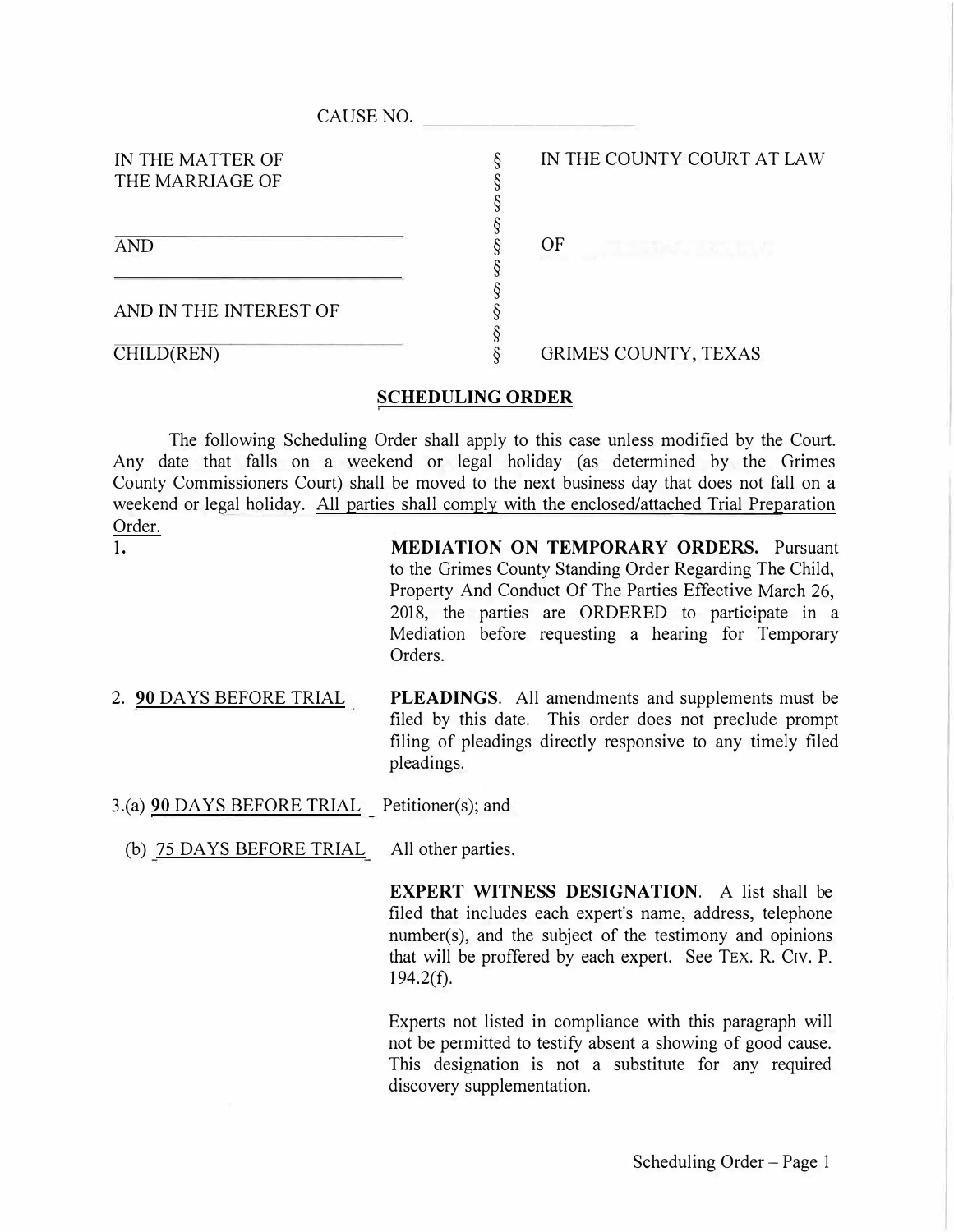- 4. **60** DAYS BEFORE TRIAL **DISCOVERY DEADLINE.** All discovery requests and deposition notices must be served by this date. Counsel may initiate discovery beyond this deadline by agreement. Incomplete discovery will not delay the trial date.
- 5. **30** DAYS BEFORE TRIAL **SWORN INVENTORY AND APPRAISEMENT** *I* **FINANCIAL INFORMATION STATEMENT.** On or before this date, all parties shall file (a) a Sworn Inventory and Appraisement of all property, both real and personal, owned or claimed by the parties, and (b) a Financial Information Statement. Failure to file same will result in the Court adopting as stipulated the information filed by the complying party. (Sample forms are available on our website.)
- 6. **15** DAYS BEFORE TRIAL PARENTING CLASS. The parties shall complete one of the following parenting classes, Positive Parenting Through Divorce (http://www.positiveparentingthroughdivorce.com) or Putting Kids First Co Parenting (https://puttingkidsfirst.org/co-parenting-divorceclass. html). The parties shall e-file a certificate of completion with the District Clerk's office by this date.
- 7. **15** DAYS BEFORE TRIAL **MEDIATION/ALTERNATIVE DISPUTE RESOLUTION.** By this date, mediation for final orders must be completed. This is in addition to the mediation for Temporary Orders required in Item **1.** above. All parties shall be present during the entire mediation process, and each partnership and corporate party must be represented by an executive with full authority to negotiate a settlement.
- 8. **\_\_\_\_\_\_\_\_\_\_\_\_\_\_\_\_\_\_\_\_\_\_\_**

**DOCKET CALL-PRETRIAL CONFERENCE. (TIME: 9:00 a.m.).** Parties shall be prepared to discuss all aspects of trial with the court on this date. Parties shall comply with the enclosed **Trial Preparation Order.**